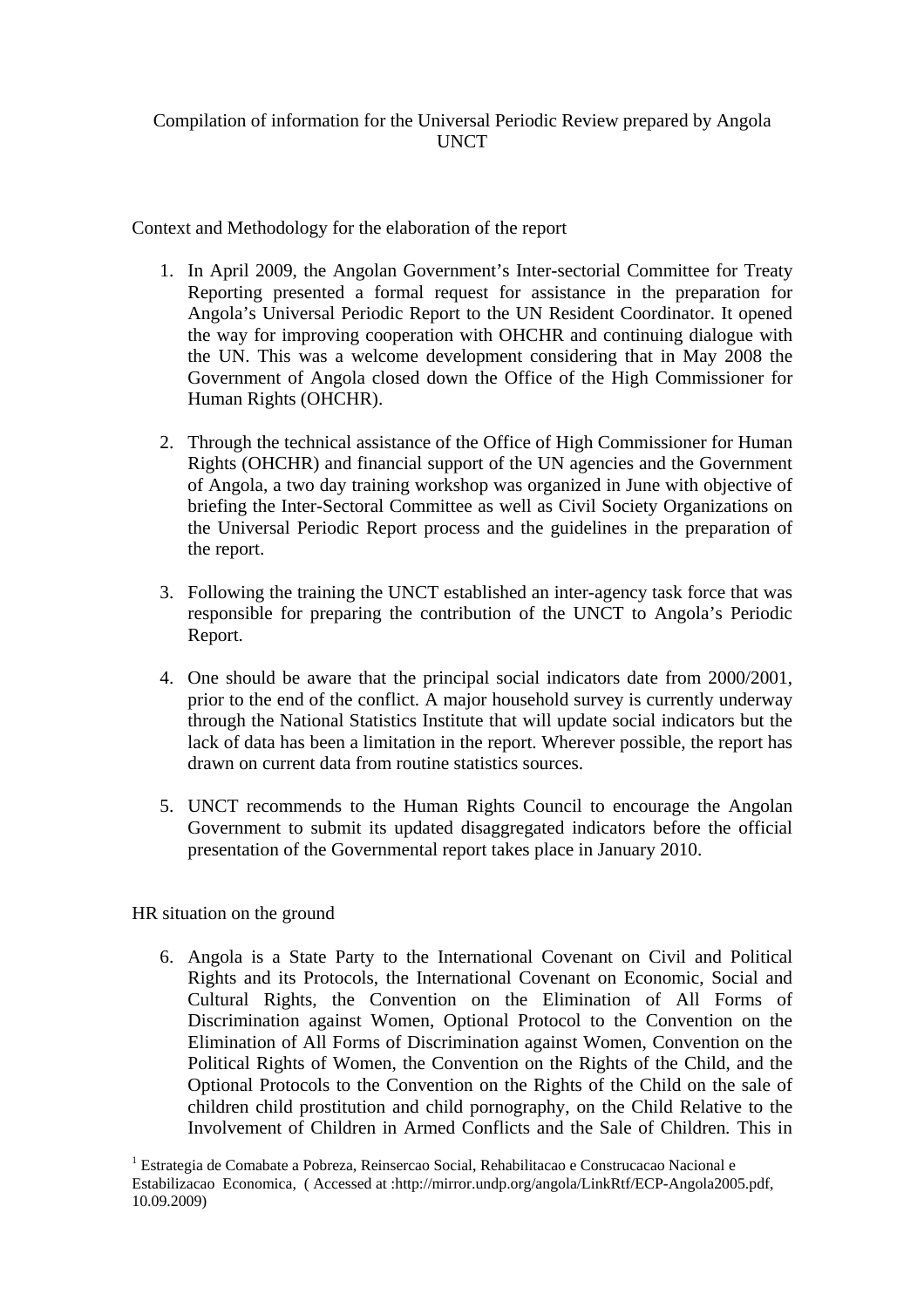addition to the Convention relating to the Status of Refugees and the 1967 Protocol, the African Charter of Human Rights and People the Protocol to the African Charter on Human and People's Rights on the Rights of Women in Africa*,*and the African Charter on the Rights and Well-Being of the Child, Convention governing the specific aspects of refugee problem in Africa, and the Geneva Conventions on Humanitarian Rights in Armed Conflicts.

- 7. It is noted, nonetheless, that The country has not ratified the Convention against Torture and Other Cruel, Inhuman or Degrading Treatment or Punishment, the Convention on the Elimination of all forms of Racial Discrimination, the Convention on the Protection of the Rights of all Migrant Workers and Members of their families, the Second Optional Protocol to the International Covenant on Civil and Political Rights, aiming at the abolition of the death penalty, Convention on the Rights of Persons with Disabilities and it Optional Protocol and the International Convention for the Protection of All Persons from Enforced Disappearance, Angola has signed but not yet ratified the United Nations Convention against Transnational Organized Crime and the Protocols thereto.
- 8. Following the end of the long civil war in 2002 and the more recent signing of a peace settlement in Cabinda (August 2006), the country has entered into a period of stability and recovery, of national reconciliation and economic reconstruction, and this has enabled significant progress in the human rights sphere. Nevertheless, as the UN High Commissioner for Human Rights, pointed out in April 2008, the country still faces many challenges on the human rights front.
	- a. Equality and non discrimination
- 9. The current revision of the Constitutional Law creates an excellent opportunity for strengthening the overall legislative and administrative frameworks for the equality of women and non discrimination against children and to reinforce protective legislation (including the establishment of positive discriminatory measures) in relation to specific vulnerable groups *inter alia* persons living with HIV/AIDS, victims of human trafficking, refugees, asylum seekers and migrant workers.
- 10. Social justice and the reduction of poverty are the major issues in relation to equality. Statistics from 2000/1 showed 68 % of the population in Angola living below the poverty line and 28% below the extreme poverty line.<sup>1</sup> As noted above, a revision of these statistics is underway but until the data is released, Angola has remained ranked at 157 out of 179 countries in the international human development index $^2$  in 2008. As part of the Medium Term Development Plan (2009 to 2013) the Government has pledged to gain some 30 points on the HDI and make significant progress on reducing poverty.
- 11. This will require a comprehensive social protection programme to accompany economic growth and employment opportunities. Thus, UNCT welcomes and is ready to support the decision of the Angolan Government to establish and strengthen multi sectoral social protection programmes that could reduce

 $\overline{a}$ 1 Updated statistics will only be available when the current household income and expenditure study is published in 2010

<sup>&</sup>lt;sup>2</sup> UNDP Human Development Report, 2008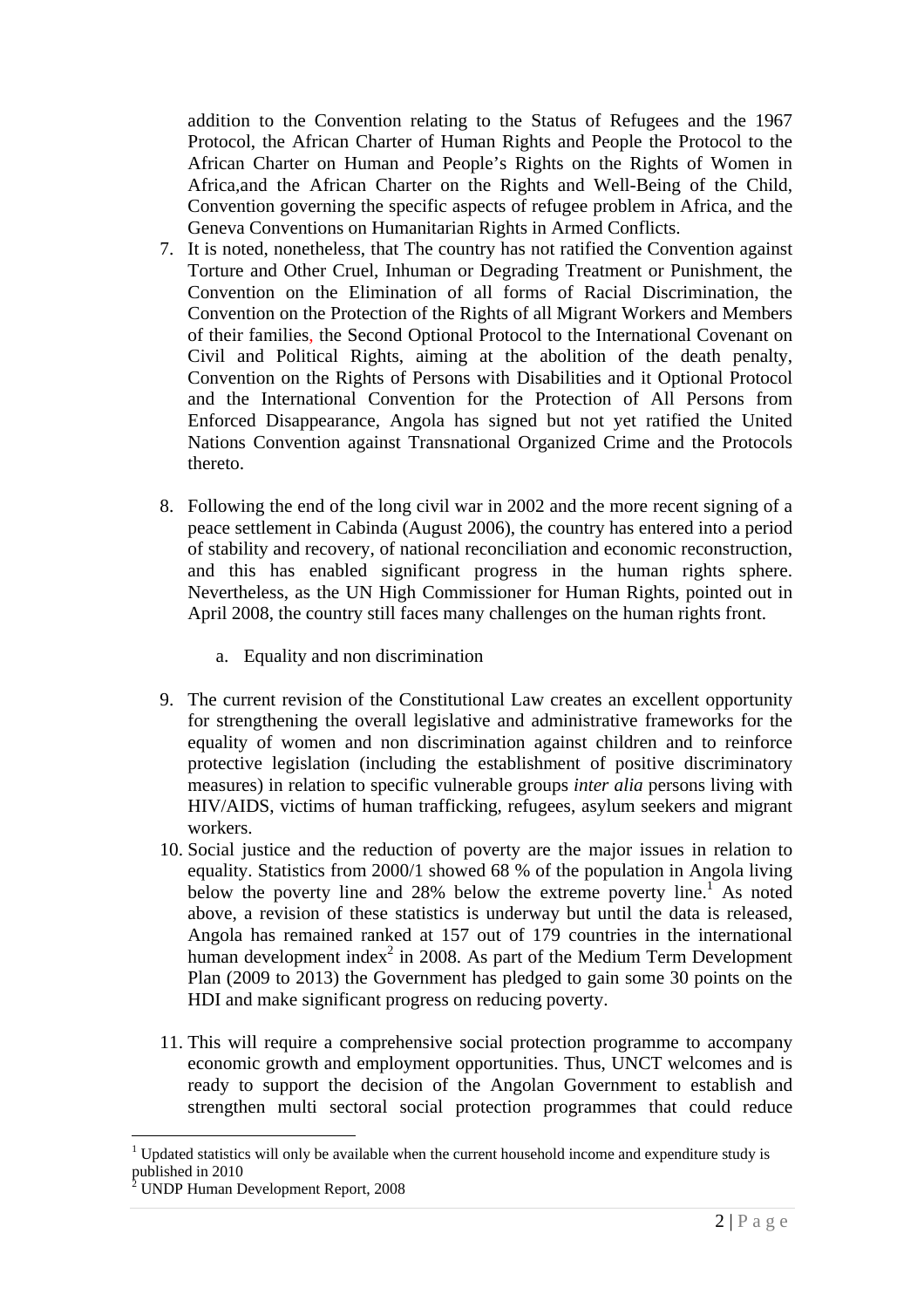poverty and vulnerability. Recognition is given to the inclusion of a pledge within the revised 2009 State Commitments to Children to develop rights and procedures in social protection systems for the most vulnerable children.

- 12. In relation to gender equality, impressive progress has been made on women's participation in parliament and in government; however there remains the need to address such issues as equal access for women to training and to labor markets. Since the legislative elections in September 2008, Angola has the second highest percentage of women in parliament within Africa at 37% of all parliamentarians, together with a growing number of key ministries and provincial governments. The challenge is to turn representation into real changes on gender issues, including developing a national gender policy, mainstreaming of a gender perspective into different governmental policies and plan and the consistent reporting on violations of women's rights<sup>3</sup>. In addition, specific issues require concerted attention in particular, curbing widespread gender based violence, reducing maternal mortality and addressing the rights of particularly vulnerable groups such as refugee women and girls.
	- a. Civil and political rights

 $\overline{a}$ 

## *i. Right to life, liberty and security of person*

- 13. Overall the right to life, liberty and security has improved drastically since the end of the conflict in 2002. However, numerous issues, such as arbitrary arrests in Cabinda or the conditions in which irregular migrants are rounded up and expelled, still remain to be addressed. This section also calls attention to the rights of refugees, the need for further and persistent work in the area of reducing violence against women and children and concerted efforts to address human trafficking.
- 14. Angola has introduced a reservation to article 26 of the 1951 Geneva Convention on refugee status (freedom of movement) to the effect that the Government of Angola reserves the right to prescribe, transfer or circumscribe the place of residence of certain refugees or groups of refugees, and to restrict their freedom of movement, whenever considerations of national or international order make it advisable to do so. The limitation to freedom of movement for security reasons is also enshrined in article 6 of the Immigration Act and requires the refugee to obtain a transit permit for circulation in restricted areas. Law number 17/94 further establishes restricted movement in diamond extraction areas.
- 15. In practice, these reservations mean that refugees have a general right to freedom of movement, but are prohibited from settling or having access to areas of particular economic interest, such as the diamond mining areas. Freedom of movement could further be impeded by lack of documentation. Asylum seekers or refugees without proper documentation are not allowed to pass the check points erected in numerous places to control illegal migrants. Even for those asylum seekers who have proper documents, the Immigration Department

<sup>&</sup>lt;sup>3</sup> For example, the last report on the Convention on the Elimination of All Forms of Discrimination against Women (CEDAW) was done in 2004.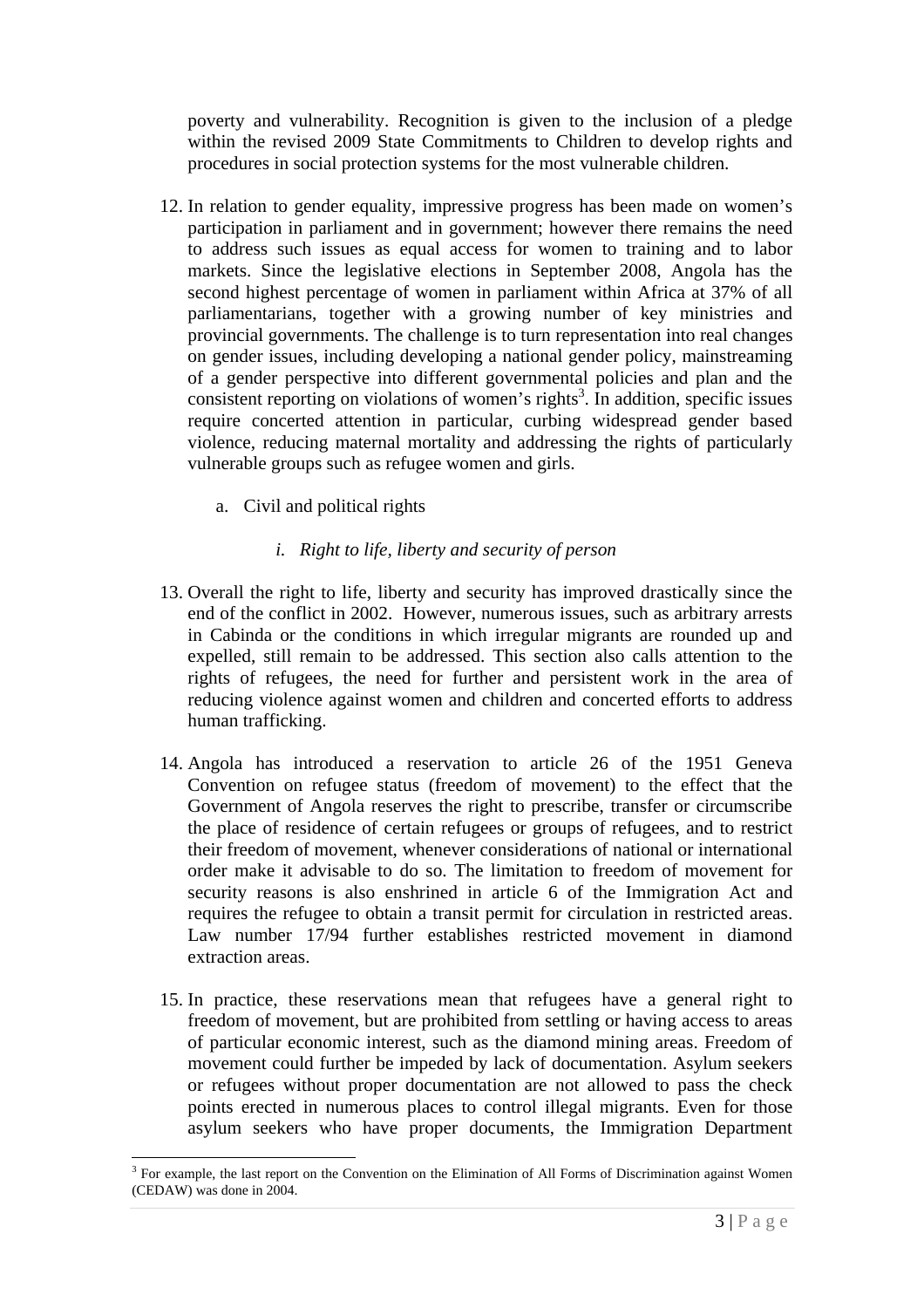developed the practice of restricting their freedom of movement if they intend to travel to other provinces in Angola. A request to travel to another province has to be presented to the Immigration Office, after which a so called "Guia de Marcha" may be issued to the applicant.

- 16. A fundamental problem that affects in particular women and children is violence. As reported to the CEDAW Committee in 2004, women and girls are more likely to become victim of sexual and gender based violence. UNCT congratulates the effort of the Ministry of Family and Women in developing a system of monitoring of gender related human rights violations and encourages other stakeholders to use the database as a tool for ensuring impunity
- 17. The National Institute for Child, in collaboration with other sectors and civil society is leading the process of designing a national strategy for prevention and mitigation of violence against children that addresses 5 principal areas: violence in the family, sexual exploitation, child trafficking, child labor, and use of children in criminal activities.
- 18. The phenomenon of children being accused of witchcraft is still a great concern. While in the most recent case of 40 children (September 2008) the Court of Minors declared protection measures and the children were reunited with their families, an integrated coordinated systematic response is lacking from the judicial and the social system, including psycho social-assistance to children and families and follow up assistance at community level is still weak.
- 19. Human trafficking has become a concern for the Government of Angola in recent years as there are signs that human trafficking, including of children indeed occurs in Angola. Certain aspects of human trafficking, like kidnapping, rape, etc are punishable based on the current Penal Code, but there is no specific legislation covering the crime of human trafficking as such. However, due to the absence of official complaints lodged with the law enforcement authorities and of a study on this subject, comprehensive data are not yet available. An interministerial committee has been created by Presidential Decree to reflect on the elaboration of a specific legislation and UN Agencies are advocating for the establishment of systematic victim assistance program.

## *i. Administration of justice and the rule of law*

- 20. There is considerable effort invested in the revision of the legislation governing the administration of justice (e.g. ongoing revision of the Penal Code, Procedural Code,). However, due to limited number and poor quality of infrastructure, shortage of qualified personnel and, inadequate coverage of lawyers, access to justice remains a challenge for most of the population. In addition, there is need to address the lack of diversion programmes to decrease substantially the number of cases referred to the courts, and the excessive formalism that is required for formal procedures.
- 21. Several partners, including UN agencies are targeting the strengthening and capacity building of those that provides legal aid, such us professional associations (e.g. the Bar Association) and civil society organizations, together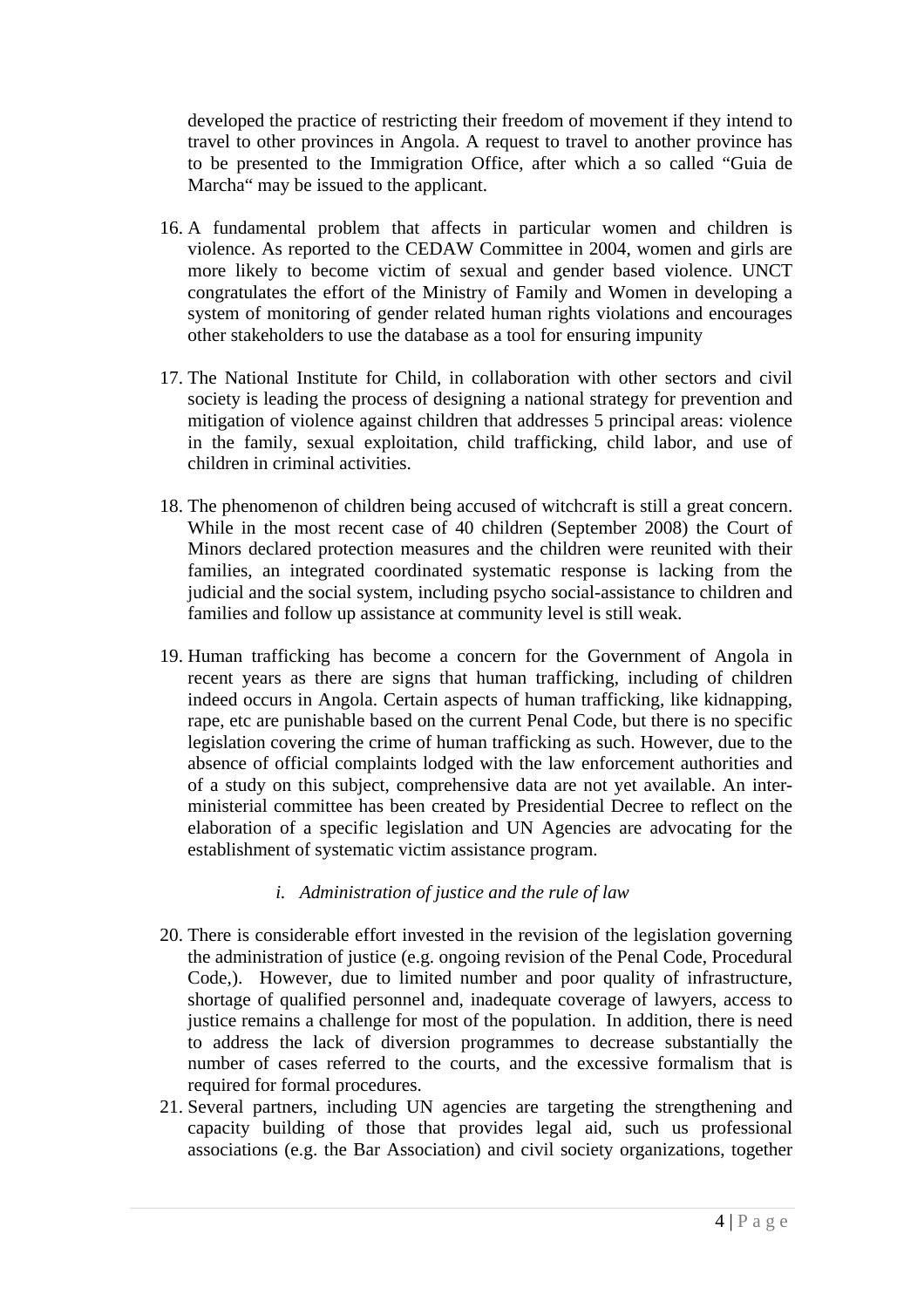with awareness raising of the population that, in the long run, can positively impact on access to justice.

- 22. Detention is one of the most complex and challenged areas of the justice system in Angola, since the correct and fair application of this measure requires not only close cooperation between the office of the prosecutor general, ministry of interior and the courts but also full respect for rule of law, independence of judges and a strong commitment to fight impunity.
- 23. UNCT is concerned that the current system of detention is dominated by the Ministry of the Interior and the Office of the General Attorney. Judges are not involved in verifying the lawfulness of detention during the criminal investigation, and strict, objective, transparent and cross-sectoral control mechanism is still lacking.
- 24. Cases of excessive pretrial detention are still reported widely in the media, as well as cases of minors (reported by the Provinces during the Child Forum) of age 16 or under being kept at police station for 24 hours before being referred to the observation centre where they await hearing by a judge. In addition in view of their reintegration and reeducation cooperation between the social and judicial sectors clearly needs to be strengthened. As it stands today alternative measures to deprivation of liberty (socio-educational measures) though being applied, are not implemented by the Court, due to lack of conditions created for such. In relation to minors above the age of 16, with the exception of reduction of the sentence, there is no special juvenile justice system applicable to them. They are detained together with adults irrespective of their age.
- 25. Lack of access for humanitarian purposes to prisoners, as well as consular access to detained foreigners, and by UNHCR and IOM to detained asylum seekers, refugees or migrants, remains a serious problem. The closure of the mission of the International Committee of the Red Cross to Angola in 2009 has removed the facility, which the only international organization that had been granted access to prisons.
- 26. While the Government continues to strengthen border control to deal with irregular migrants, genuine asylum-seekers suffer for lack of capacity to differentiate the two categories and are frequently detained and expelled. The administrative detention of asylum seekers is not subject to independent monitoring, and takes place without prior authorization from a judicial body. The provincial immigration authorities do not have any specific arrangements in place for the reception of asylum-seekers at border points and there is a general lack of capacity to process them promptly. Asylum-seekers and border police are not adequately informed of the existing national law related to the rights of asylum-seekers and refugees and the national eligibility determination process.
- 27. Irregular migrants and foreigners without proper documentation are often detained in harsh conditions falling short of international standards, including being denied the right to access legal counsel. Most are expelled. As part of their continuing campaign against irregular migrants, especially in the diamond producing areas in the north, since 2003 Angolan security forces have reportedly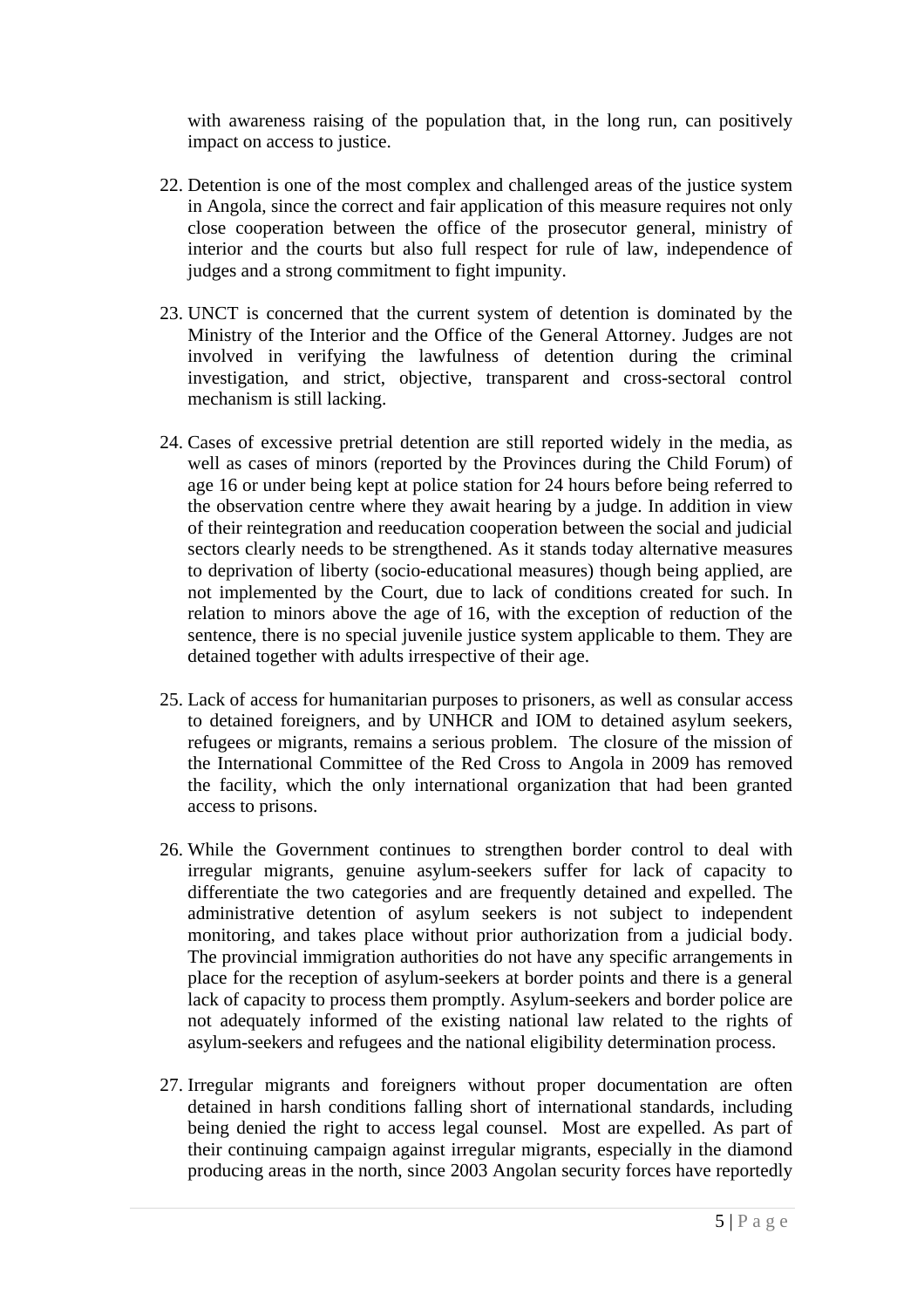expelled hundreds of thousands of irregular migrants, mainly Congolese, in degrading conditions accompanied by human rights violations. In May 2009 reports started reaching the UN that refugees and asylum seekers in Lunda Norte had also been detained and ill-treated during the operations against irregular migrants and that their documents issued by the Government were not being respected.

- 28. In the Cabinda region arbitrary arrests and detentions have continued to be reported. In August 2009 the unconditional release of the journalist Fernando Lelo, whom, after his arrest in 2007, international human rights NGOs had considered a prisoner of conscience, was an encouraging development. Lelo was held in detention without charge or trial for more than the 90 days permitted by Angolan law for preventive detention, making his detention not only a violation of international human rights law and standards but also of Angolan national law. At his trial behind closed doors in September 2008, he was sentenced for 12 years. Five co-defendants, however, who were given 13-year sentences and claimed that they had been tortured, were not released with him.
- 29. While political and administrative decentralization is ongoing as one of the government's priorities, judicial structures are not yet present at municipal level. Out of the 164 municipalities only 19 have municipal courts and out of 18 provinces only the capital has Court of Minors; however the process of establishment of further 10 is under process. No special court has been yet created for dealing with cases of child victims; thus in the courtroom they are often confronted with the perpetrator and being dealt with by a magistrate without specific training on child protection. Neither social nor psychological assistance is given on a permanent basis to child victims in none of the stages of a judicial process. Recruitment and professional training is ongoing at each of the sectors (i.e. social and justice) including with external support but building of new infrastructures and creation of conditions for those to be placed at isolated municipalities is at a slow pace.
- 30. A further issue in relation to the administration of justice relates to birth registration. While decree n 31/07 of 14 May exempts all children between 0 and 5 from paying fees for birth registration, it also creates conditions that ensure that registration services work with maternities, health posts, local administrations so all children have easier access to this right. However, much remains to be done to ensure that birth registration reaches all: the Ministry of Justice report to the Child Forum on birth registration noted that some 70% of children are not registered.

## *i. Freedom of opinion and expression*

31. The new press law, which entered into force on May 15 2006, represents an improvement over Angola's previous press law in many respects. It provides for the elimination of the state monopoly over TV broadcasting and the creation of public TV and radio that are to be governed by principles of public interest (such as ensuring the plurality of opinions, providing accurate and impartial information that is widely accessible and providing politically balanced information during election periods).This has created an enabling environment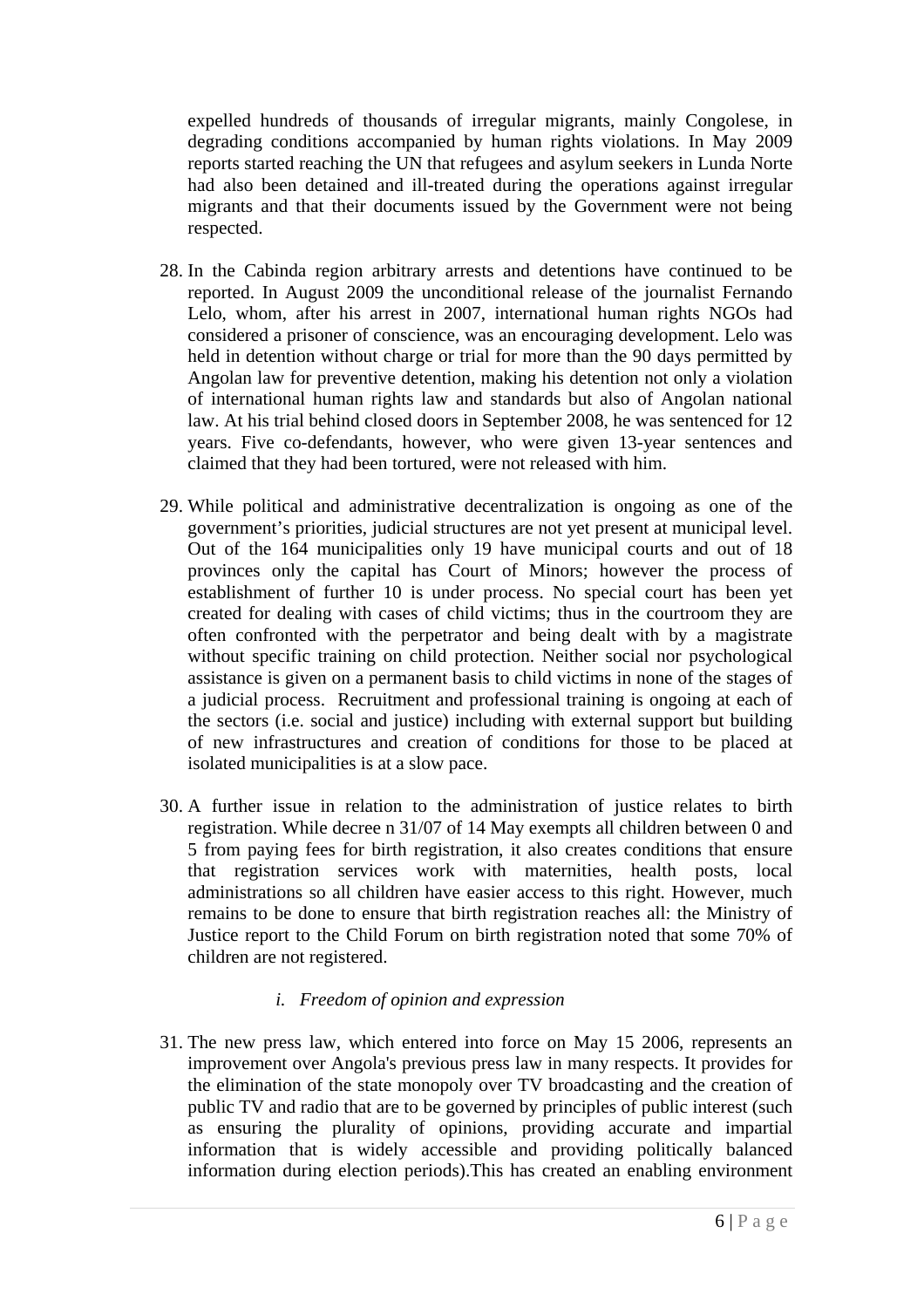in which the Angolan media landscape has grown over the past three years, with addition of several private weekly papers to complement the state-owned daily newspaper, *Jornal de Angola*. Also, there is a now a private TV station, *TV Zimbo*. Radio is still the most widely used medium, state radio reaches most if not all communities across Angola, but there are also new local radio stations in Luanda that broadcast across the political spectrum. The major broadcasters are National Radio of Angola (state radio) and Radio Ecclesia (run by the Catholic Church), the latter however broadcasting only at capital city.

- 32. While the new legislation is positive, there remain areas of concern. In particular, it still includes provisions that may result in excessive limitations on press freedom (e.g. criminalizing defamation and excessive licensing procedures). In addition, the establishment of an independent overseeing body is a remaining challenge.
- 33. No comprehensive survey has been undertaken to examine the extent of freedom of expression and access to information in Angola over the last three years, but one might take the proliferation of new media as an indication that more people are having their say. In *Jornal de Angola's* on-line edition, readers are voicing their opinions *ad libertum*, although many choose to do so anonymously. Civil society organizations are also participating in national debates, with different levels of unity. One example is OPSA,( Social-Political Observatory of Angola) a socio-political observatory providing opinion and analysis on national affairs, with a focus on poverty reduction. There remains a need to transform the stateowned Televisão Pública de Angola (TPA) into a public service broadcaster and enact laws that guarantee access to information. Commendably the governmentrun Angola Press Agency (ANGOP) does play a key information distribution role, touching on developmental issues such as poverty, education and health. The news agency is, however, limited by the nature of its state ownership.

## *i. Participation in public and political life*

- 34. There have been four important developments in the last three years in relation to participation in public and political life. First and foremost the legislative elections of 5th September 2008. Second, a strengthened drive towards enhancing the democratic institutions. Thirdly, deconcentration with eventual decentralization and local elections on the horizon and finally, the growing number of official 'spaces' for citizen-state dialogue.
- 35. The national elections were considered internationally to be "*free, fair and transparent*" despite some organizational problems faced on polling day, although due to administrative difficulties Angolans citizens living outside of the country did not exercise the right to vote. As noted earlier, women's representation in both parliament and government has increased, providing a strong basis to address gender issues during this administration. Strengthening Angola's democratic institutions remains one of the top priorities and although the UNCT recognizes the establishment of State Institutions such as the Tax and Audit Court, Constitutional Court, *Provedor da Justiça* (Ombudsman) and National Council for Children as the most significant improvements also encourages the further enhancement of accountability mechanisms as well as the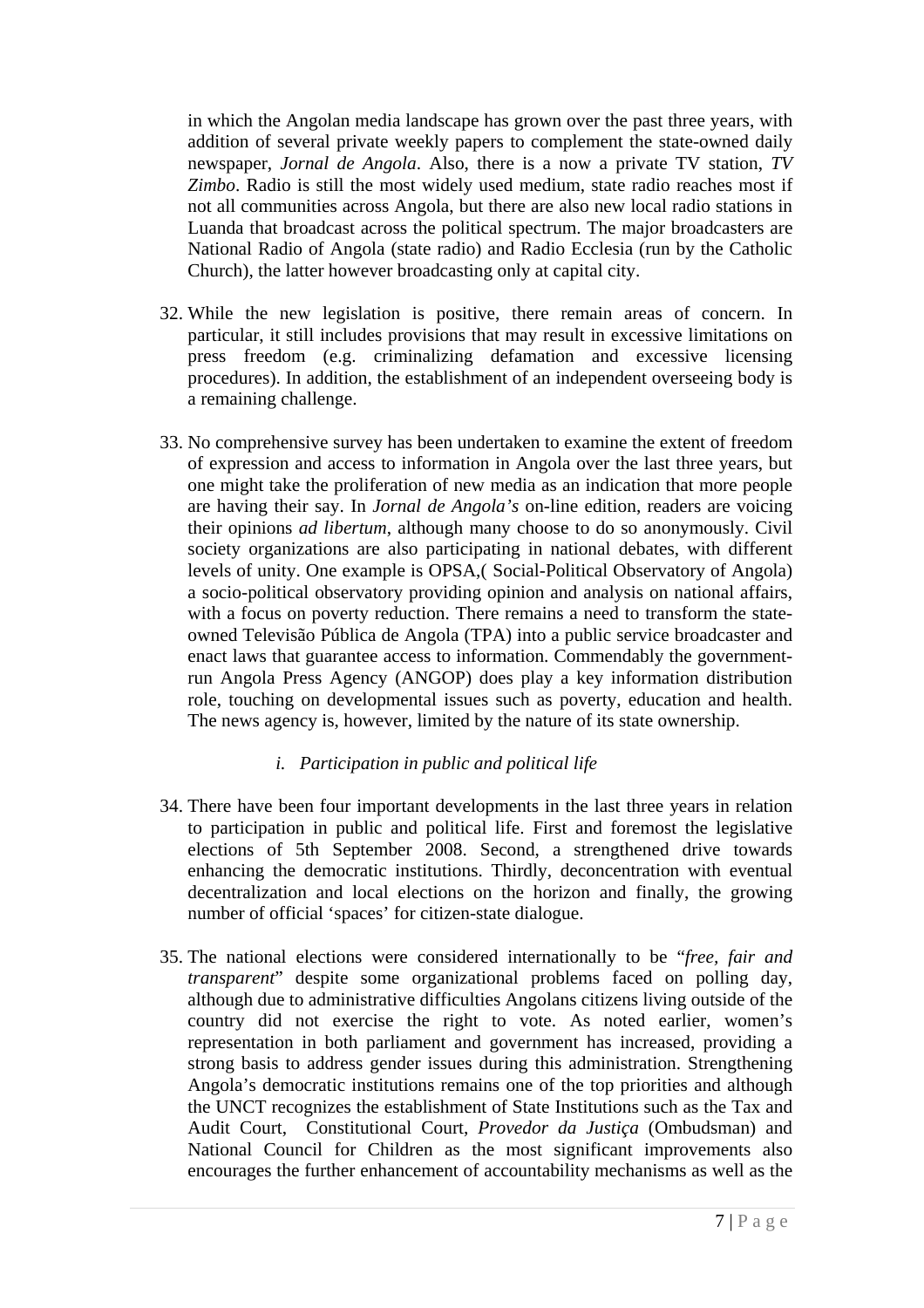improvement of access and use of judicial recourse in particular at local level. Since the establishment of the new legislative body improvements have been noted in relation to the Parliament's oversight over the executive and there are signs that the legislative process is likely to be more participatory then before (e.g. public consultations are planned to discuss the draft constitutional law).

- 36. Public administration, local service availability and delivery still suffers from a range of institutional barriers (challenges in planning, budgeting, financial management, auditing and procurement systems) and human resource capacity gap problems that may hamper the effective use of the available resources if not supported by adequate policies. As a result, decentralization is high on the agenda in Angola, and Government. has begun the process for empowering the municipalities for local decision making and better service delivery by addressing the challenges already cited, including financial management.
- 37. Despite establishing a detailed framework for deconcentration through the Local Administration Decree in 1999 and the recently approved Decree 2/07 which paves the way for further decentralization as selected municipalities become increasingly responsible for their budgets and move towards greater territorial authority, and whilst access to basic services is improving in some parts of the country, increasing concern is being directed now to the quality of these services.
- 38. The prospects for holding legislative, presidential elections and local elections (in 2009 and 2010 respectively) have drawn the attention of all electoral stakeholders, especially the civil society organizations. A small number of vibrant civil society organizations have become more engaged in lobbying, monitoring of certain public policies and demanding rights from the duty bearers.
- 39. Formal 'spaces' have been created through Joint Consultative Councils (Conselhos de Auscultação e Concertação Social) at all administrative levels (national, provincial, municipal and communal). Trade Unions and business representatives are fully recognized members of these bodies which show a progressive improvement of freedom of association and collective bargaining. The objective is to provide for dialogue between state administration, civil society, traditional authorities and the private sector to identify development priorities and approve plans. However, grasping these opportunities to strengthen citizen-state dialogue remains a challenge both for the state and for civil society. It will require a gradual increase in the capacity of the state to listen and debate and better organization and capacity to articulate demands and positions on the part of civil society. Furthermore, pursuant to Article 6 of the Angolan refugee law (Law No 8/90), refugees are by law excluded from participating in political life.
	- a. Socio economic and cultural rights

#### **Overview**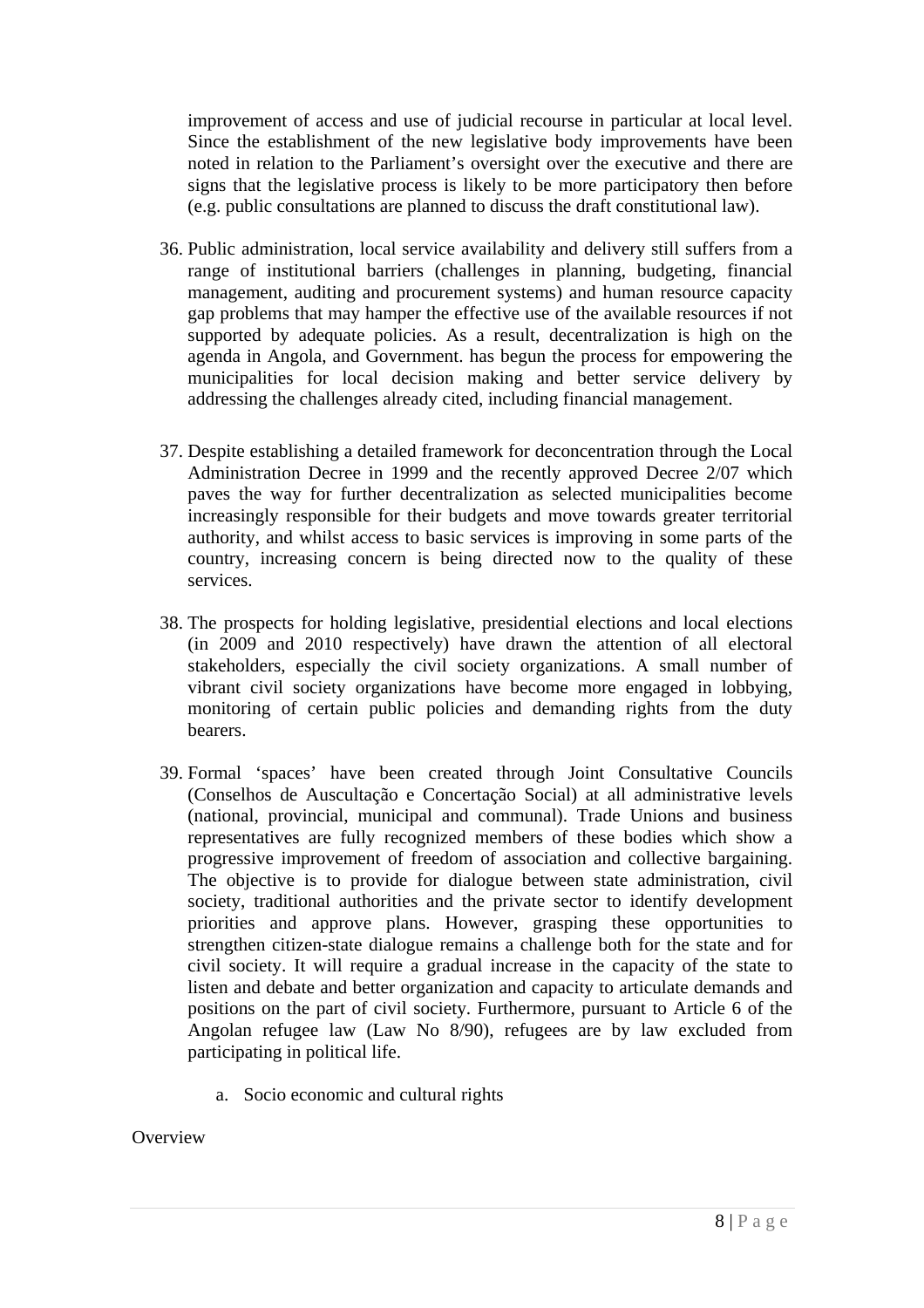- 40. Angola has experienced rapid and prolonged economic growth since the end of the civil war in 2002 which has been accompanied by solid stability at macroeconomic level including impressive progress in reducing inflation since the end of the war. In 2007 Angola registered a growth rate of 23.3% and inflation dropped from 106% in 2002 to 11.8%. Despite this strong economic performance and a wealth of natural resources, Angola's Human Development Index is still low, at 0,446 (2007/2008 World Human Development, 2008) and although a positive trend has been registered with a slight improvement in the index (0.445 in 2005), Angola's overall ranking is 162 out of 177 placing it amongst the countries with the lowest ranking for human development. Official poverty indicators place 68% of population living below the poverty line and 28% considered extremely poor. Unemployment remains a serious problem at some 27-32% of the economically active age group.
- 41. Rapid urbanisation as a consequence of prolonged war has had a number of negative consequences, from the deterioration of living conditions in overcrowded urban and peri-urban areas to the abandonment of the countryside and of many agricultural activities. Currently, some 53% of the population lives in urban centres with disproportional representation of the economically active<sup>4</sup>, leaving a relatively higher percentage of the elderly and children in the rural areas. Food insecurity is a recurring problem affecting the rural populations, caused largely by limited crop diversification, crop destruction and low harvests through floods, droughts and pests, low coverage of irrigation and poor quality inputs (seeds, fertilizers).
- 42. Environmental threats including deforestation caused by the burning of woodlands due to the high demand for wood as fuel by the poor as well as due to commercial wood cutters, leading to a reduction in Angola's once rich biodiversity. Angola is also affected byseasonal floods leading to water resource scarcity and water pollution as well as soil erosion. Other key threats are offshore oil pollution, and the need to mitigate the impact of global climate change particularly for the poor and vulnerable populations
- 43. As result, Angola also scores poorly with respect socio-economic rights such right to health, right to education, and right to adequate housing, as demonstrated by the poor socio-economic indicators in these sectors, and addressing should remain a top priority.
- 44. In recent years, budgeting for the social sectors has increased significantly but the challenge remains to ensure quality budget execution in a context of limited administrative capacity for efficient and timely delivery.
- 45. UNCT is concerned in relation to the realization of some of the MDGs, especially those relating to extreme income poverty, health and environment which are likely to be difficult to achieve by 2015 without profound reforms.
	- *i. Right to privacy, marriage and family life, including reproductive rights*

 $\overline{a}$ 

<sup>4</sup> Ministry of Planning, Key Indicators, 2009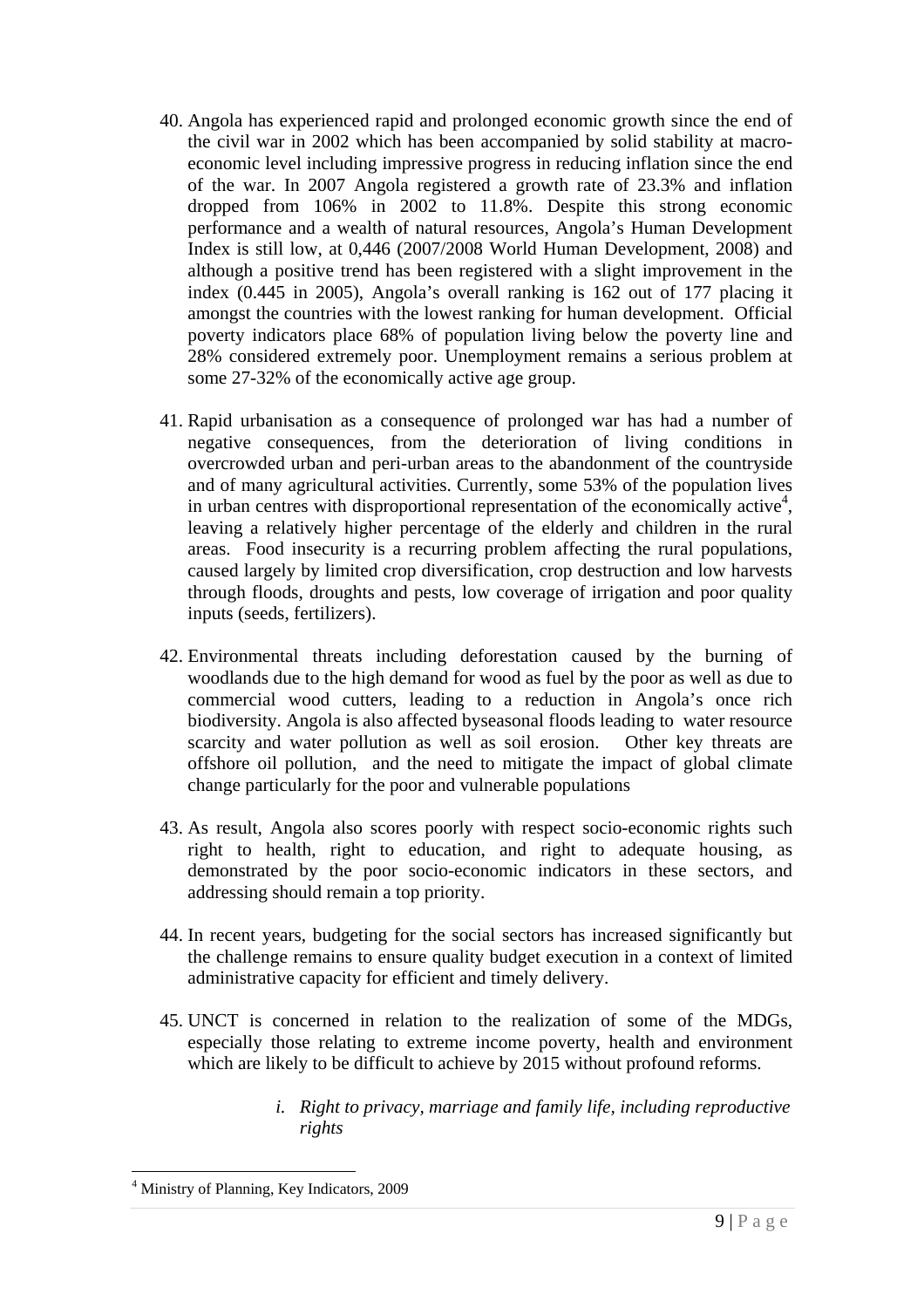- 46. Overall, the rights to privacy, marriage and family life are adequately protected within the legislation and respected by the State. However, concerns remain about two areas: provisions to promote reproductive health and forms of preventing the cultural practice of child marriage.
- 47. The Ministry of Health promotes a holistic approach to reproductive health care but the very high statistics on maternal mortality estimated at 1,400 per 100,000 live births, speak to the need to strengthen national capacities to ensure universal access to pre natal care and safe birth practices. In particular the Emergency Obstetric study in 2008 pointed to the need to promote access to pre natal care for all pregnant women and to encourage all women to seek trained professional support at delivery. In addition, there is a need for more accurate information on reproductive health, a range of safe and affordable and accessible contraceptive methods and sensitive counselling, quality reproductive health care services available to all men and women, especially for pregnant women, and young people.
- 48. Child marriage and early sexual debut remains a major concern in several areas of the country, as it compromises the development of girls and often resulting in early pregnancy and social isolation. Young married girls face onerous domestic burdens, constrained decision-making, reduced life choices and difficulty in access to education. While universal access to primary education will be the most effective method in reducing child marriage, much positive work could also be done in changing attitudes and opinions through traditional authorities and community leaders.

# *i. Right to health*

- 49. The Angolan Government has increased the allocation to health from USD 1 billion in 2007 to more than USD 3.5 billion in 2009. In addition, and responding the critical situation of lack of access to quality and affordable services, the Ministry of Health has instituted a major programme to revitalize services at municipal level, including 70 of the 164 municipalities in the country that together house the majority of the population. The programme is supporting local health services to implement high impact low cost health interventions, water and sanitation, and HIV services to the population, with a focus on pregnant mothers and children. This programme faces major challenges due to lack of adequate infrastructure at the primary, secondary and tertiary levels, equipment, trained personnel, referral and logistics systems but progress is gradually being made.
- 50. Based on the last official statistics under five mortality at 260 and infant mortality at 154 per 1,000 live births, Angola is rated amongst the highest in the world for child and infant mortality. However, these statistics are expected to improve considerably when new data is released. The main causes of child deaths are malaria, diarrhea, acute respiratory infections and malnutrition. While child malnutrition remains widespread, there have been improvements since the end of the armed conflict. While in 2001, the Multiple Indicator Cluster Survey found that 45% of children under five were stunted (3 standard deviations below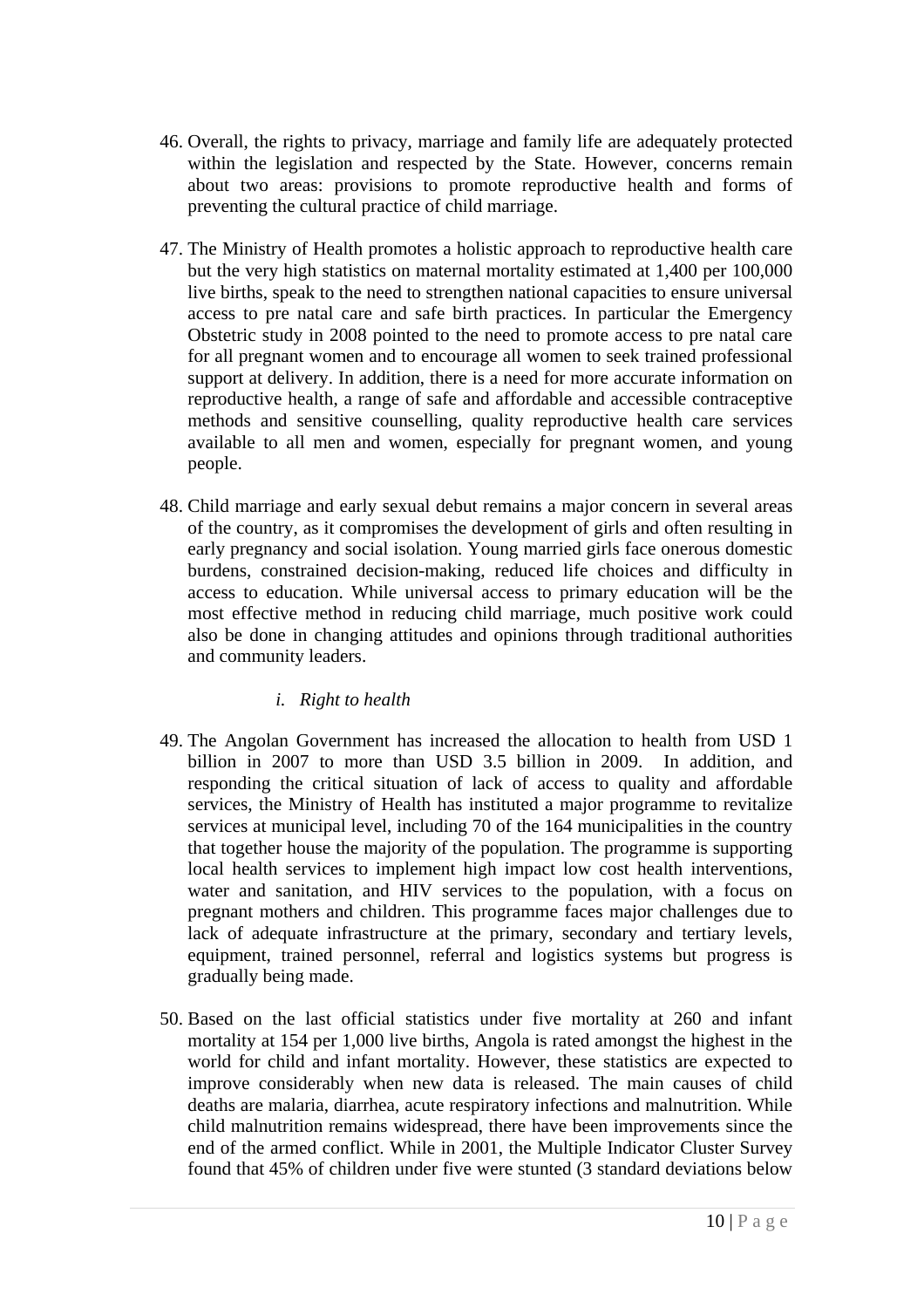height for age), a nutrition study in  $2007^5$  found that this had fallen to 29.2% and underweight prevalence had fallen from 31% in 2001 to 15.6% in 2007. For all indicators there is a difference of two to three percentage points between children in urban/periurban and rural areas with the rural areas showing greater malnutrition.

51. Finally, the proportion of the population with access to improved water and sanitation were respectively at 61.6% and 59.6% in 2001 (MICS,2001) although this is expected to have improved, especially in the urban areas, with major investments through the Water for All programme.

## *i. Right to education*

- 52. As a result of increased government funding (from USD 1 billion in 2005 to more than 3.1 in 2009) primary school enrolment has increased in the recent years. Drop out and repetition rates remain high at 15 percent and 29.4 percent respectively. Completion rates were only 32.2 percent for primary education. However, Angola is still far from meeting the goal of universal quality education. Angola faces the huge challenge of more than doubling the number of children in primary education from an estimated 2.1 million in 2003 to 5 million by 2015. The fact that only 56% of children of the right age are attending primary schools, together with data showing clear disparities by gender, socioeconomic group and geographical area, highlights the fundamental issue that a large number of Angolan children (approximately 1.2 million in total) do not have access to their basic right to a free quality primary education.
- 53. Poor school quality, such as management, community participation, school health and hygiene, lack of training material, overcrowded classrooms, poorly designed and equipped school and classroom environments negatively influence the capability of teachers to focus on the learning needs of the children and the opportunity for a child to learn. Moreover teachers are often unqualified and generally have limited proper training opportunities. All these elements may eventually lead to a high number of drop outs.
- 54. To address the key issues, the Ministry of Education drafted a 5 year strategic plan for 2009-2013, covering all sub-sectors from early childhood development (ECD) to tertiary education, which includes a national framework for teacher training and a national Accelerated Learning programme targeting out-of-school school adolescents. A major new initiative to enhance school quality equality and access through introduction of Child Friendly Schools (CFS) is being developed to ensure that children's right to education are upheld through provision of safe and healthy environments which are inclusive of all children, gender sensitive, well managed and with sufficiently trained teachers, complimented by high level of community participation. Early Childhood Development is still a new concept in Angola and Ministry of Social Welfare is spearheading the development of a national holistic strategic plan to enhance quality and access.

 $\overline{a}$ <sup>5</sup> República de Angola (2007) Relatório do Inquérito sobre a Nutrição em Angola, UNICEF/OMS, Luanda.

<sup>6</sup> Source: Angola Medium-Term Development Plan (2009-2013)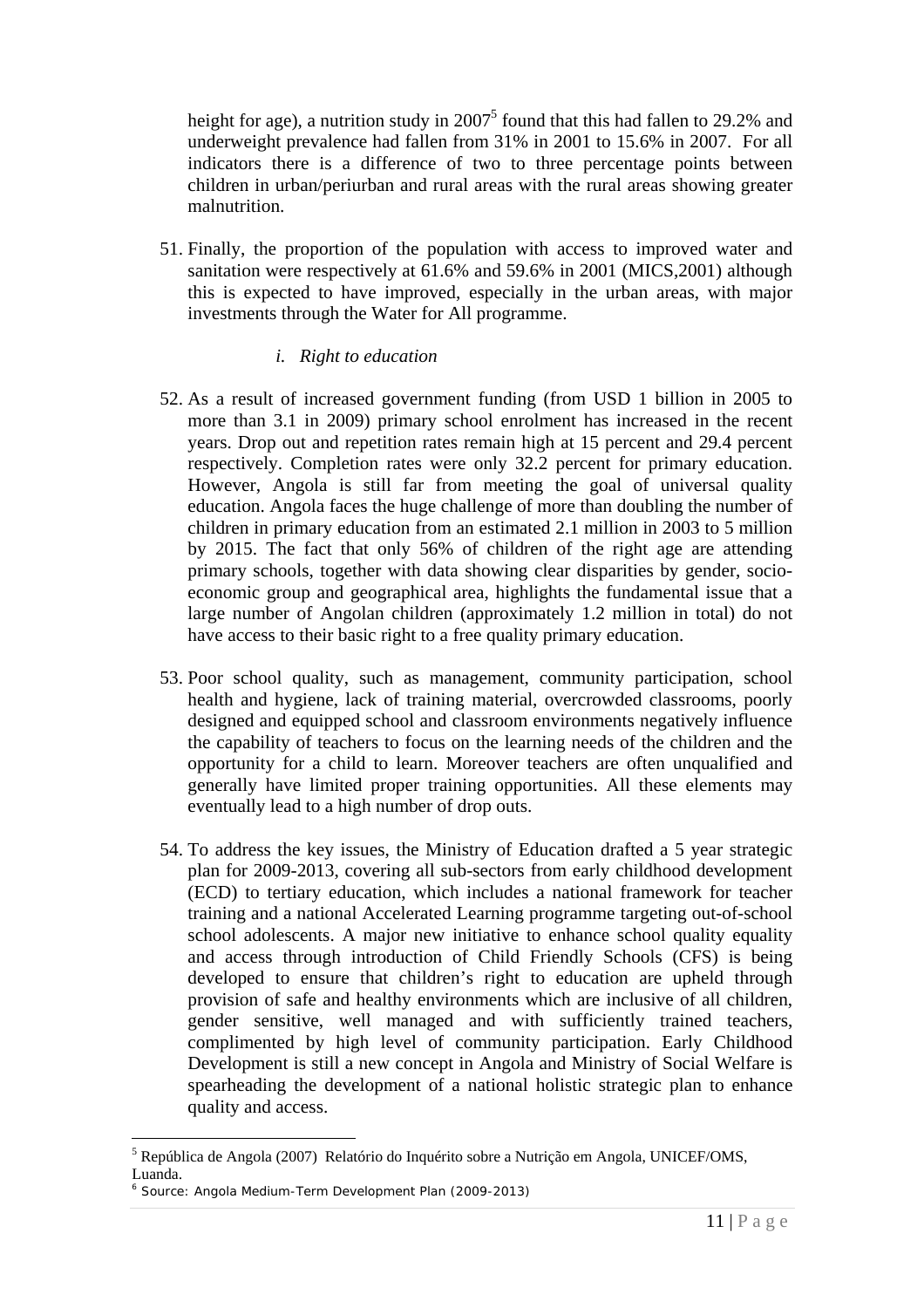- *i. Right to social security and to an adequate standard of living*
- *ii. (housing and food security)*
- 55. While there has been considerable work in the last two to three years to roll out contributory systems and a rapid rise in the percentage of the national budget dedicated to social security, less progress has been made in setting the parameters for basic social protection addressing the needs of the poorest. However, the Ministry of Social Affairs (MINARS) has grasped the issue and is taking responsibility for driving the agenda towards multi sectoral interventions on social protection for the most vulnerable. To add weight to the argument to increase resources and social transfers to the poorest, MINARS – with UNICEF support – has continued the process of identifying the most vulnerable children (MVC) through local mapping, and a database of 260,000 children in 8 provinces has been compiled, providing considerable evidence of the urgent need to develop policies and scale up interventions to reach MVC through social transfers.
- 56. The Government of Angola has introduced, since the September 2008 elections, a major social housing programme aimed at provided 1 million units of social housing for low income groups within four years. The programme is developing housing both through the distribution of legalized land units for self construction as well as the construction of major housing projects. The programme is reaching all 18 Provinces. UNHCR is also assisting extremely vulnerable refugees by providing them with money to rent rooms or small houses and IOM supports flood victims with temporary shelter. While these developments are extremely positive, there is a major concern about the way in which slum clearance and rehousing is taking place. Human rights and procedural steps must be in place in order to ensure that rehousing does not in fact amount to forced eviction, a concern that has been expressed especially in Luanda and for which the Provincial Governor has been called to answer to parliament. The rights of population under relocation to basic social services (in particular for children), prior information, effective consultation and adequate alternative housing must be respected.
	- a. Prevention and Treatment of HIV
- 57. Significant development has taken place with regard to the HIV national response concerning the access to voluntary, counseling and testing (82 units in 2006 and 221 in 2008), antiretroviral therapy (25 units in 2006 and 85 in 2008) and motherto-child transmission prevention (23 units in 2006 and 87 in 2008). Although the number of services has increased each year it still has not reached full coverage. It has been observed and reported by persons living with HIV/AIDS as well as RNP+ (an NGO that works with people affected by HIV/aids) that there is lack of ART supplies at certain public health facilities. Adherence to treatment remains difficult due to lack of food, long distances to the health centres, and lack of confidentiality was one major barrier to services reported by CSOs (RNP+ and AJPD).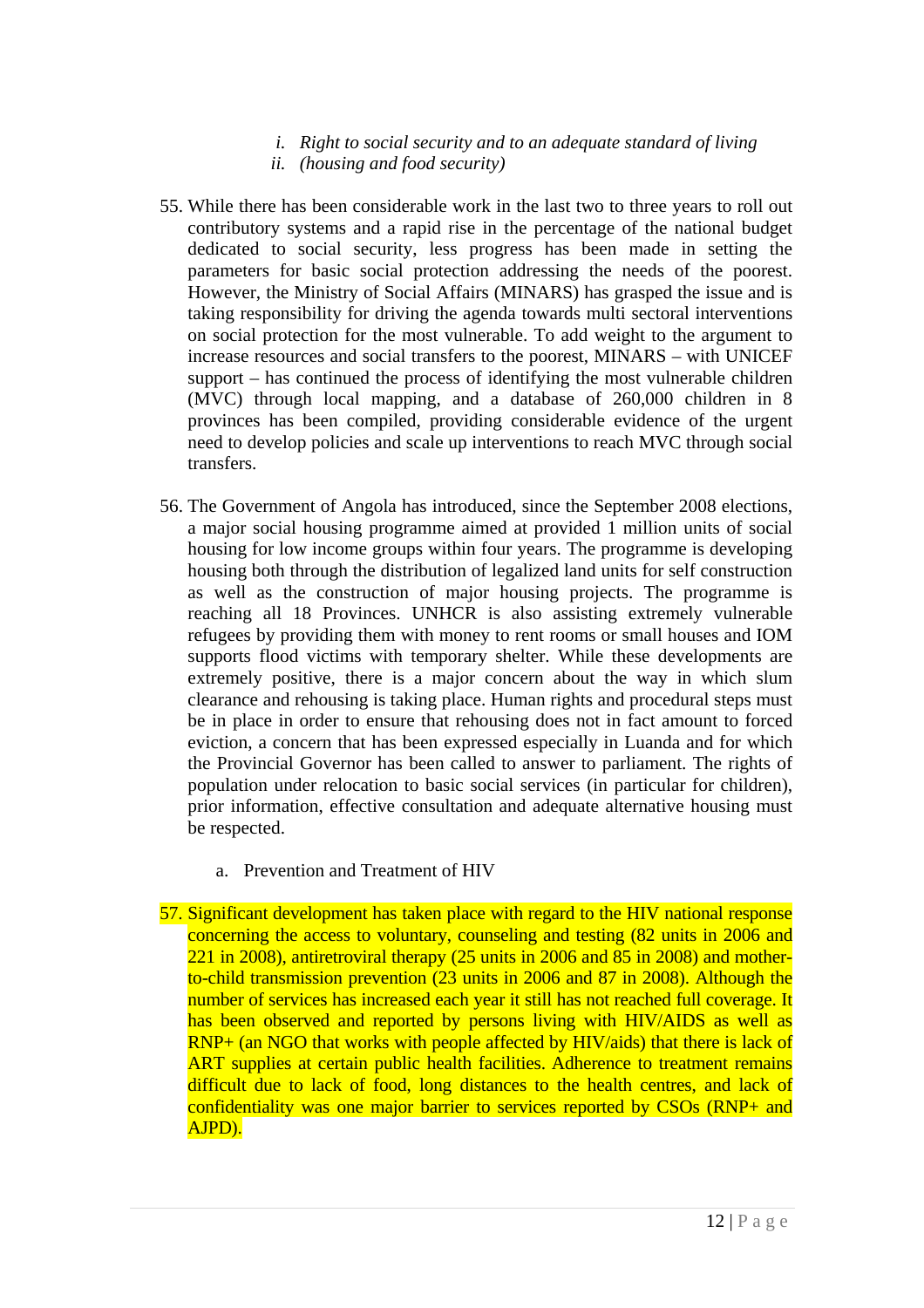- 58. The Angolan Network of persons living with HIV, RNP+, reported the fact that health facilities for persons living with HIV are not integrated into the general health services, contributes to the increase of stigma & discrimination.
- 59. Although Angola has a relatively low estimated HIV prevalence rate of 2.1% (UNGASS 2008) as compared to neighbouring countries, there currently exist certain contextual determinants that may potentially contribute to rapid spread of the epidemic in the coming years
	- The overall youth of the population in which 18% are in the 15-24 age group<sup>7</sup>
	- Increased risk behaviors among the population such as early sexual intercourse (32% before age 15) and high number of multiple concurrent partners (38% among 15-  $49)^8$ .
	- Limited knowledge and understanding of the modes of HIV transmission and inconsistent use of condom (23% of 15-24 year old were able to correctly identify the forms of HIV transmission in  $?$ ?)<sup>6</sup>
	- Increased number of new infections (10.000 among adults; 500 among children between 2006 and 2008.<sup>6</sup>
	- Despite progressed achieved, still limited capacity for accelerated scale up of HIV Testing & Counselling, PMCTC & treatment services.
- 60. The revision of the HIV/AIDS National Strategic Plan 2007-2010 and the elaboration of the new one will start in the next few months with the support of the United Nations Joint Team on AIDS (UNJTA). Support from the UN will focus on evidence-based advocacy towards more cost-effective scale up of services that include integrated and combined HIV prevention approaches.

Achievements and best practices

- 61. The recent parliamentary elections, strengthening of decentralization and growing public investment in the social sectors marked Angola's capacity to achieve positive change for most of its vulnerable population.
- 62. The new GoA programme for the four year mandate is highly ambitious and watchwords are social justice, inclusion, equality of opportunity and sustainable economic growth.
- 63. Moves to strengthen decentralization have provided increased opportunities for defining local development priorities as a participatory process between Municipal Administrations and citizens. A pilot group of 68 (of 164) municipalities became budget units for the first time in 2008 with US\$ 5 million to develop locally agreed projects financially independent of Provincial

 $\overline{a}$ 

<sup>7</sup> Ministry of Planning, Key Indicators, 2009

<sup>8</sup> (INLS Annual Report 2008)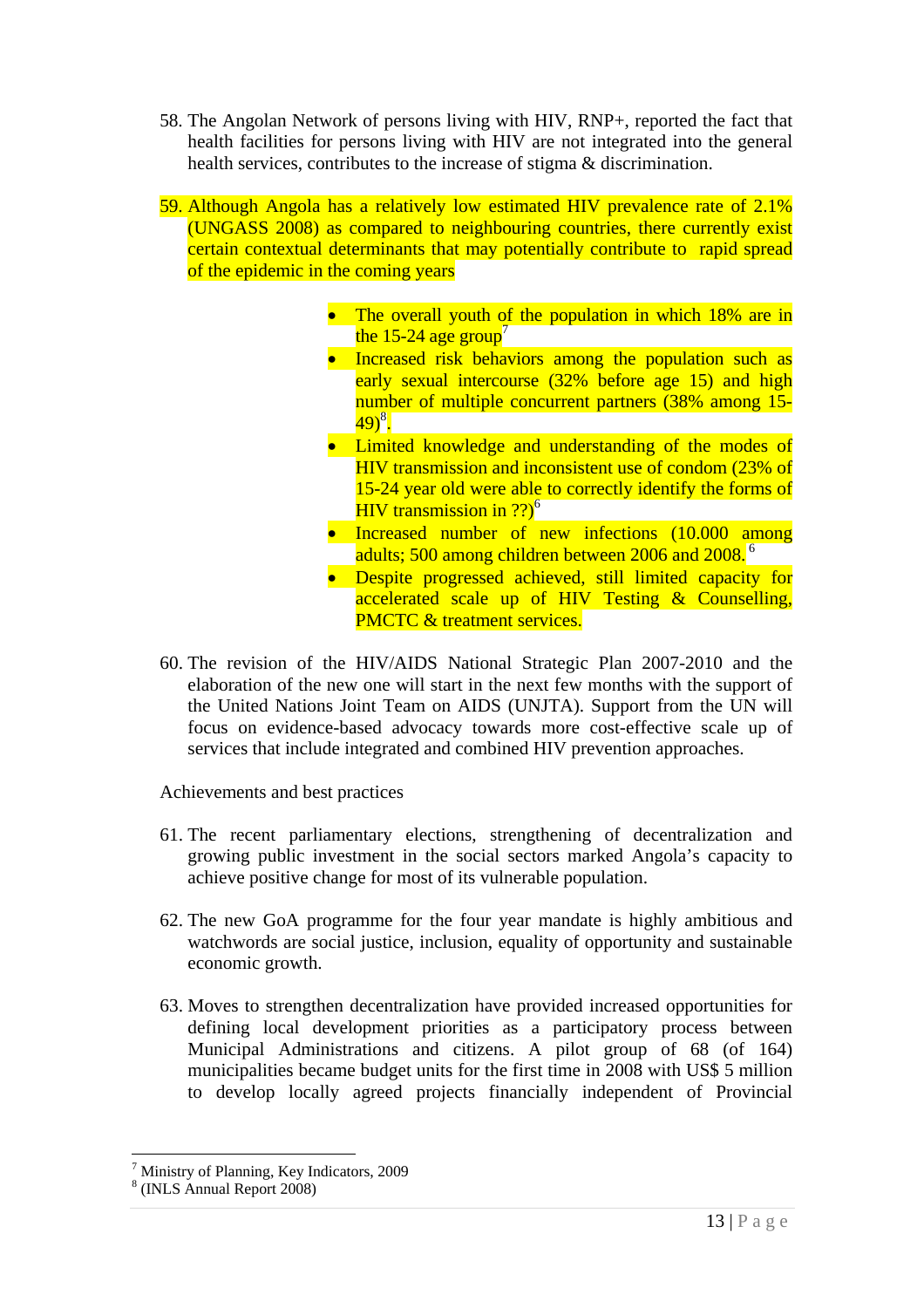Government and, as referred to above, joint municipal consultative councils were created from 2007.

- 64. 2007 saw evidence of a positive shift and stronger resolve by Government to push towards attainment of the MDGs. The most notable movement was the establishment of the National Council for Children (CNAC) responsible for implementation and monitoring of the 11 Commitments for Children – a series of commitments for child survival, development and protection signed by the Government of Angola and its development partners.
- 65. The recognized need for more social data to monitor the Commitments led to the establishment of SICA – the Indicator System for Angolan Children. The aim is to bring survey statistics together with routine data to create an integrated system provided information on the situation of children at least at Provincial level (if not at municipal level). This remains at an early stage but the National Institute of Statistics is determined to make the system function.
- 66. The creation of the National Network of People Living With HIV in 2007 supported by UNJTA can be considered as a crucial achievement for the engagement of CSO in the fight against HIV. Ensuring access to services and treatment, and avoiding an increase of HIV incidence remains the main challenge for upcoming years. The revision of the Law 8/04 on HIV and AIDS has to take place according to SADC recommendations.<sup>9</sup> More particularly, the elimination of the article 15 of the Law related to criminalization of HIV transmission<sup>10</sup> and the provision of broader protection for those vulnerable groups of HIV.
- 67. 2008 saw the launch of the third Multiple Indicator Cluster Survey in conjunction with a World Bank backed Household Expenditure and Income Survey that will provide essential data on the situation of children and women to measure change since the end of the conflict in 2002. This survey should provide an accurate picture of the impact of socio-economic measures undertaken since the end of the war and more importantly provide updated statistics on levels of poverty in the country and on the status of health and education which are crucial for determining the human development in the country.

Key national priorities, initiatives and commitments

Pledges by the State

- 68. The adoption in June 2007 by the Government of 11 "Commitments for Children" provides a clear roadmap for the achievement of children's rights to development, survival and protection.
- 69. The Declaration of Commitment on HIV/AIDS issued in 2001 and adopted by the Government—the first worldwide pledge to address the epidemic— reflects a global consensus on a comprehensive framework to achieve the Millennium Development Goal of halting and beginning to reverse the HIV epidemic by 2015.

 $\overline{a}$ 9 Model Law on HIV/ AIDS in Southern Africa. 2008

<sup>&</sup>lt;sup>10</sup> International Guidelines on HIV/ AIDS and Human Rights. 2006. OHCHR and UNAIDS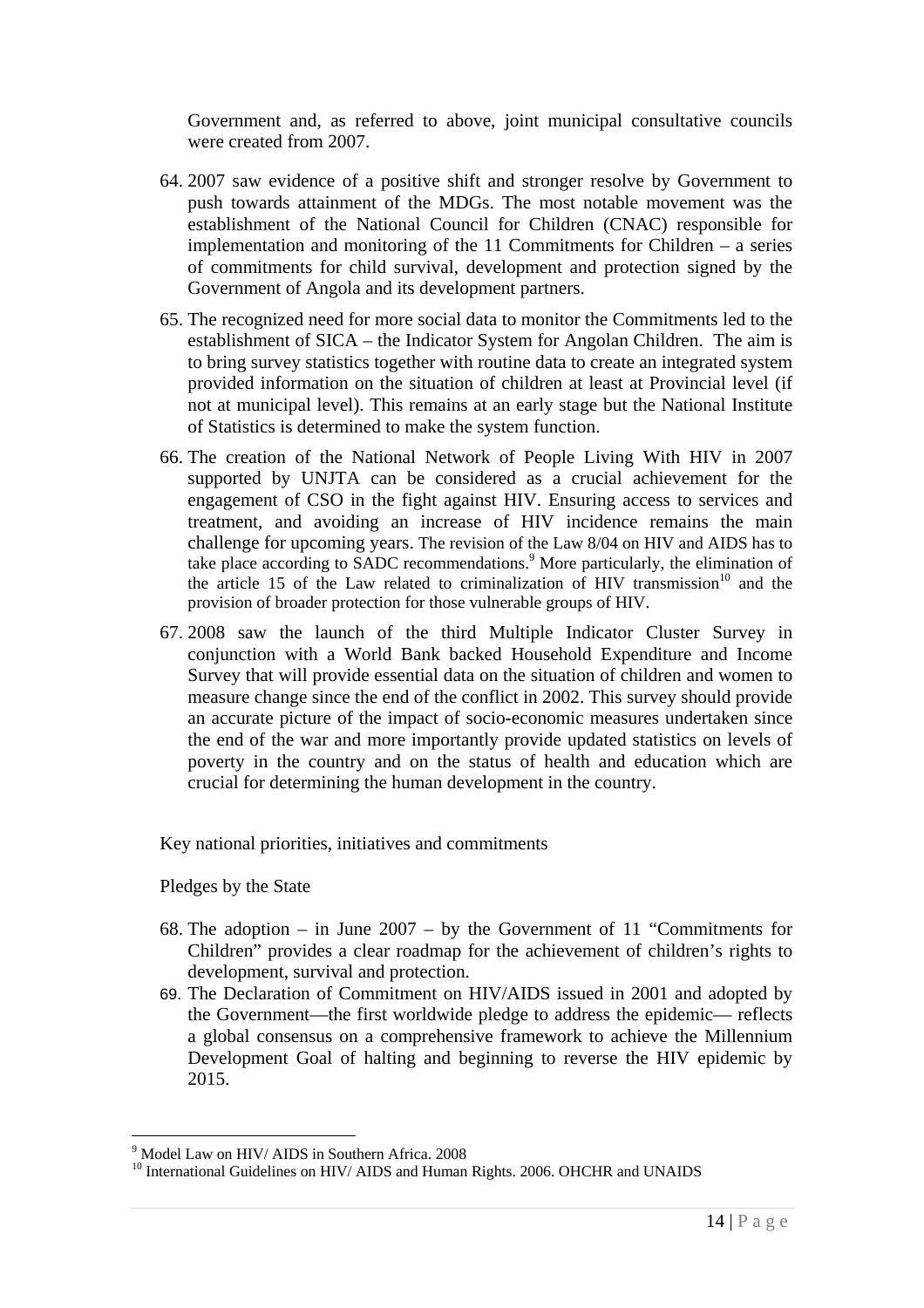- 70. After the parliamentary elections in September 2008, the Angolan Government indicated a new willingness to resolve outstanding issues related to refugee and asylum issues. In October 2008 it announced that it intended to make a further effort to permit the repatriation of remaining Angolan refugees still willing to return to their homeland, to identify a durable solution for some 12,000 Katangan Congolese who have been refugees in Angola for over 30 years, and to be proactive in addressing challenges of mixed flows in a sub-regional context. In November 2008, the President established an inter-ministerial Working Group to deal with these issues chaired by the Ministry of Foreign Affairs..
- 71. According to UNHCR's statistics, at the beginning of 2008 there were still around 150,000 Angolans in neigbouring countries registered as refugees and some of them were still living in camps. Of these, approximately 83,000 had indicated their willingness to return home. The renewed organized repatriation was scheduled to start in May 2009 with returns from Zambia, but in fact the process was put on hold by the Government. Nevertheless, over 1,200 Angolan refugees are known to have returned spontaneously from Zambia between January and September 2009 even though reception facilities had not yet been put in place by the Angolan Government. In the meantime the identities and intentions of over 40,000 Angolan refugees were verified by UNHCR jointly with the DRC and Angolan authorities in the neighbouring Democratic Republic of Congo and confirmed that around 70 per cent of them still wish to return to Angola as soon as possible. Monitoring of the conditions of the returns will need to be carried out in due course.
- 72. The Government has emphasized in its Medium-Term Development Plan [2009- 2013] the need for faster and more inclusive growth, the reduction by 90% the infant mortality and by 95% the maternal mortality [LTP, VIII-66, February, 2007] and promoting universal primary education by 2015, meeting the MDG Goal 2. [LTP, VIII-28, February, 2007].
- 73. Furthermore, the Government committed itself to promote sustainable human development, increase the HDI by, at least, 30 point, reaching the medium human development countries with 0,691 and reducing poverty by up to 75%.

## *Specific areas of concerns identified by UNCT*

74. On 10 August 2009, OCHA-DRC sent the UN system in Angola a report dated 30 July 2009 relating to the various human rights abuses that foreigners deported from Angola to DRC had been subjected to. The report estimates that as of 15 July 2009, more than 114. 629 persons had been deported since December 2008, amongst whom 257 West Africans (inter alia Guineans, Ivorians, Malians, Senegalese, Sierra Leoneans, Gambians etc). The deported persons comprised 55.487 men, 26.788 women and 32.196 children. Amongst the children were unaccompanied minors, including below the age of 5, who were reportedly malnourished in a number of cases. The expulsed individuals were deprived of all their belongings and arrived in deplorable conditions. It is reported that during the process of deportation, human rights abuses are committed allegedly by members of the armed forces, and private security companies with such practice as rape and cavity searches taken place in unacceptable hygienic circumstances. Alleged cases of rape range between 436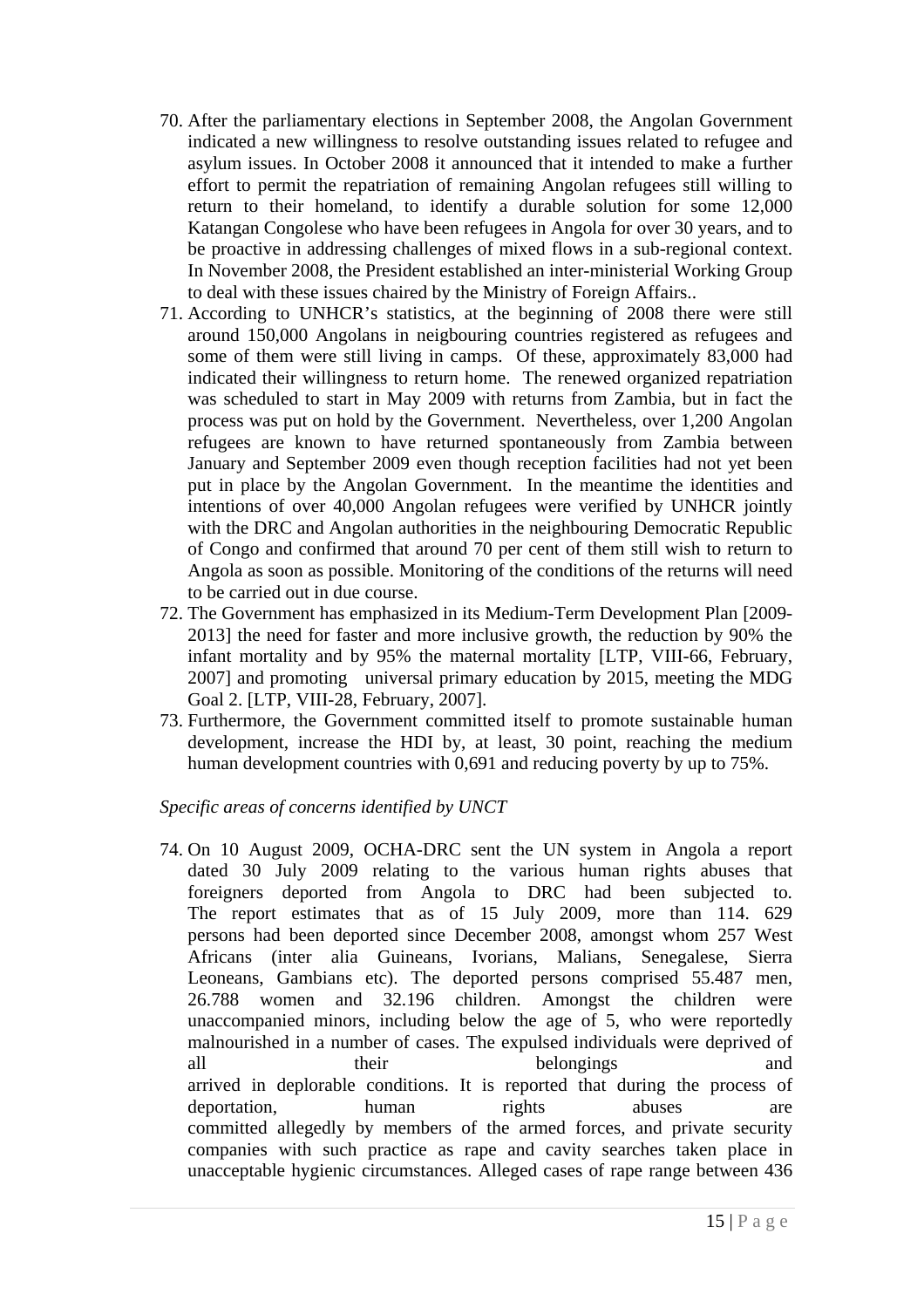and 740 with one women reporting gang rape. The manner and scale of the expulsions are cause for serious concern as expressed in formal communication by the UN, as they seem to indicate a long-standing pattern that have continued despite calls for investigation by the UN's representatives in Angola.

75. There is a major concern about the way in which slum clearance and re-housing is taking place. Human rights and procedural steps must be in place in order to ensure that re-housing does not in fact amount to forced eviction. The rights of population under relocation to basic social services (in particular for children), must be respected, a concern that has been expressed especially in Luanda upon a visit of a technical team composed of several UN agencies to Viana in May 29, 2009

Capacity building and technical assistance

- 76. The United Nations Country Team in Angola is committed to supporting the Government of Angola in the implementation of its Draft Medium-Term Development Plan [2009-2013]. The UN works closely with the Government and other development partners towards the achievement of the Millennium Development Goals.
- 77. The UNDAF (2009-2013) was based on six of the Government's National Priorities, as outlined in the Draft National Medium-Term Development Plan [2009-2013]:
- Promote national unity and cohesion and the consolidation of democracy and national institutions
- Guarantee sound and sustainable economic development, with macroeconomic stability, transformation and diversification of economic structures
- Promote human development and social well being;
- Stimulate the development of the private sector and support national entrepreneurship;
- Promote the equitable development of the national territory
- Strengthen national competitiveness in international trade

## *New areas to propose*

- 78. The UNCT encourages the Angolan Government to strengthen its interventions by:
- Ensuring that the new Constitution under preparation complies with international human rights instruments and create a strong normative and institutional framework for full respect of human rights.
- Adhering to all international human rights instruments that it has not yet signed or ratified
- Developing a comprehensive and integrated program in the area of rule of law, aiming to guarantee increased access to justice and fight against impunity